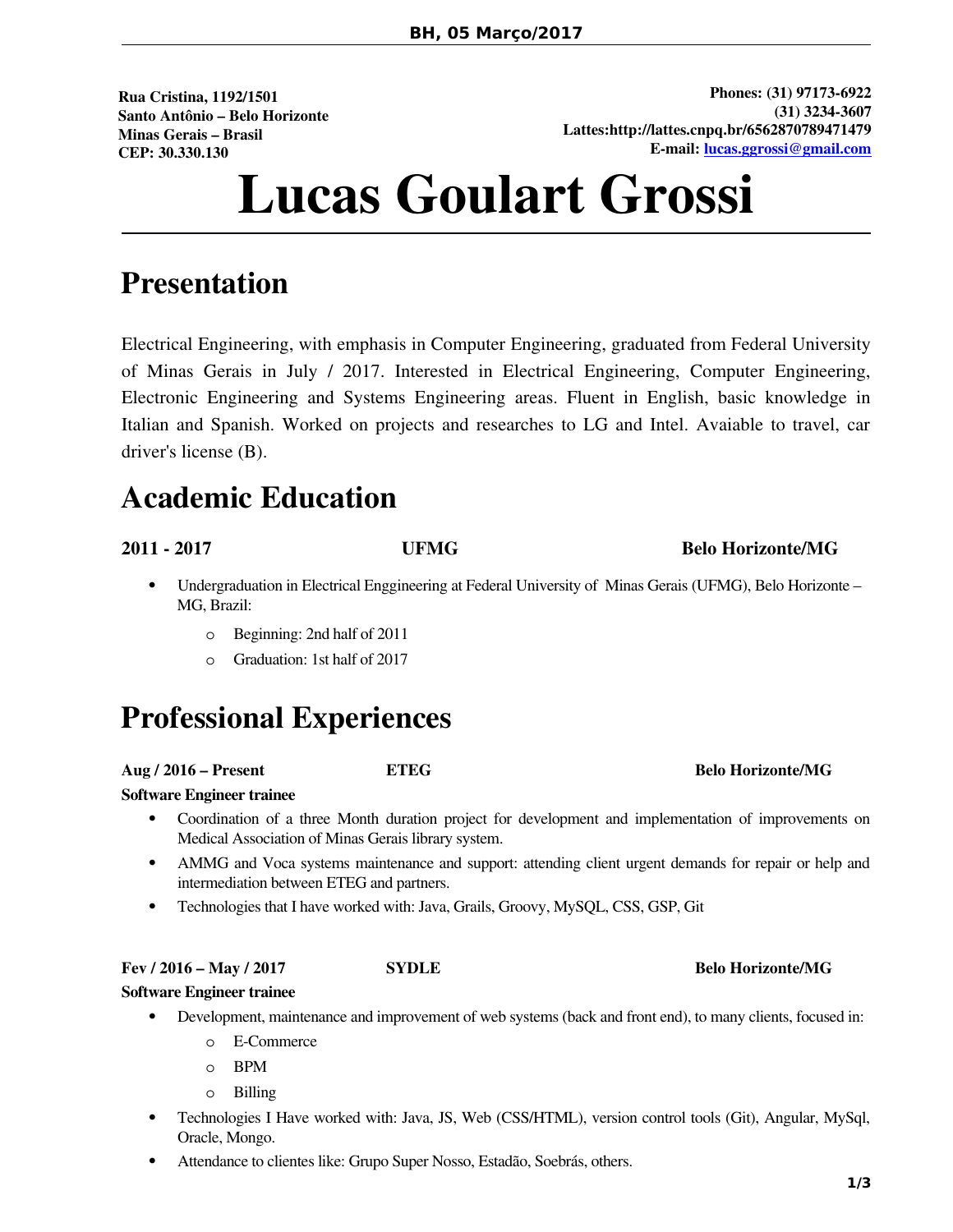### **2015 - 2016 Computer Sciences Department (DCC) / UFMG Belo Horizonte/MG**

#### **Research and Development (R&D) scholarship at LG AoT project**

- Setup of electric circuits focused in energy measurement.
- Research about energy consumption on Internet of Thing (IoT) context.
- Research about cryptosystems focused in IoT and home automation.
- Writing and publication of articles based on our researches.
- Development of a patent for LG Electronics: "System and Method For Authentication of Things"
- Technologies I have worked with: C++, Java, Android Development, MatLab, version control tools (Git).

### **2015 - 2015 Computer Sciences Department (DCC) / UFMG Belo Horizonte/MG**

### **Research and Development (R&D) scholarship at Intel Strategic Research Alliance (ISRA)**

- Setup of electric circuits focused in energy measurement.
- Research about energy consumption on IoT context.
- Writing and publication of articles based on our researches.
- Technologies I have worked with: C++, Java, Android Development, MatLab, version control tools (Git), Excel.

### **2014 - 2015 Electric Circuits Lab / UFMG Belo Horizonte/MG**

#### **Monitor**

• Support students with difficulties on circuits lab practices.

### **2013 - 2014 School of Architeture / UFMG Belo Horizonte/MG**

#### **Undergraduate scholarship in Technologic Innovation for Ubicomp Projects Core (NTCA)**

- Research about Ubiquitous Computing (word used to describe the omnipresence of computer systems on people's quotidian).
- Writing and publication of articles based on our researches.
- Development of the project and prototype of an application to control campus parking lots: 'Estaciona UFMG' (2013). The app is available at Apple Store. More information at http://www.arq.ufmg.br/rcesar/estacional.
- Technologies I have worked with: Objective-C, iOS applications developer.

### **2012 - 2014 ECO Magazine Belo Horizonte/MG**

#### **Editor**

• Publication of ECO Magazine digital versions.

#### **2011 - 2012 Belo Horizonte/MG**

#### **Autonomous Math and Physics Tutor**

Physics and mathematics classes and exercises for elementary and high school students.

#### **2007 - 2011 Belo Horizonte/MG**

#### **Freelance**

- Web sites and electronic games development.
- Customization and improvement of a CPP based framework to game development support.
- Implantation and avaiability of online games servers.
- Technologies that I have worked with: C++, Allegro, dreamweaver, html, css, JS, Lua.
- General Coordination of annual Youth Encounters.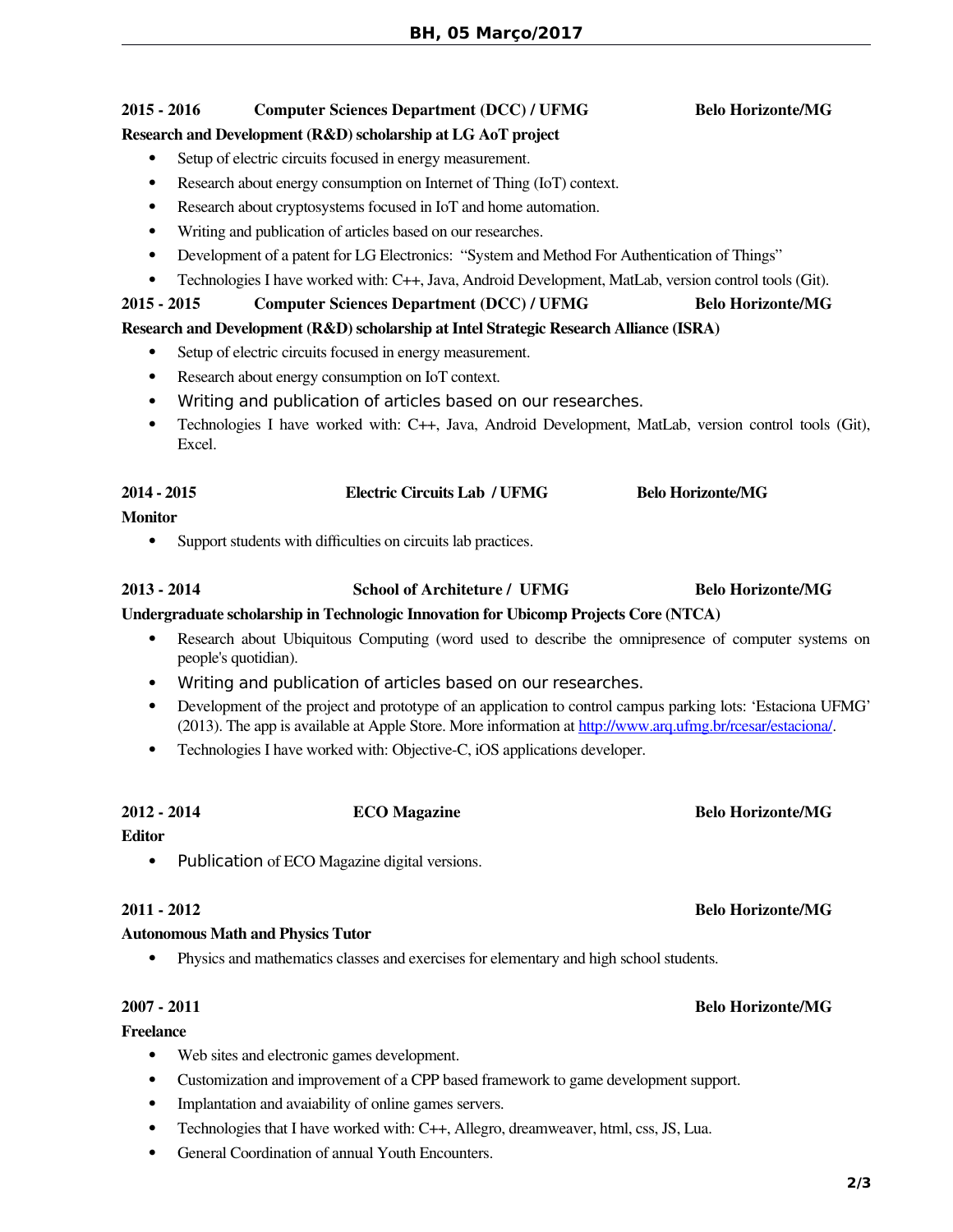- Motivational and leadership speeches to youth.
- Leadership of team that organize and perform weekly activities with teenagers and youth.

### **Papers, Patents and Workshops**

- "Gestão Efciente Para Estacionamentos e Redes Sociais Estudo de Caso", SBQP&TIC 2013
- "Uma survey em Autenticação de Usuários em Smart Devices: Defesas e Ataques", WTICG SBSEG 2015
- "Uma Avaliação de Toolkits Criptográfcas Baseadas em Emparelhamento Bilinear", SBSEG 2015
- Intel Strategic Research Alliance (ISRA) Workshop, Florianopolis (2015)
- System and Method For Authentication of Things patent (2015/In progress)

### **Computer Knowledge**

- **Advanced Knowledge:** Objetive-C, C, C#, C++, Java, JavaScript, Angular, SQL, MYSQL, Oracle, Mongo, CSS, HTML, Pythoon, Excel, Word, PowerPoint, Linux, Visual Studio, Matlab, Latex, Photoshop, Illustrator, Dream Weaver, smartphones development (iPhone e Android).
- **Basic Knowledge:** PHP, Assembly e VHDL.
- **Experience with:** Quartus, LT Spice, FEEM, Verilog e Mars.

## **Courses and Competitions**

| <b>Belo Horizonte/MG</b>                                                              | <b>IPEC/ADOBE</b>                                                          | 2008      |
|---------------------------------------------------------------------------------------|----------------------------------------------------------------------------|-----------|
|                                                                                       | Macromédia Flash/Dreamweaver course aiming websites.                       | ٠         |
| <b>Belo Horizonte/MG</b>                                                              | Colégio Santo Antônio                                                      | 2009      |
| High school robotics and C/C++ course aiming MindStorm at Colégio Santo Antônio.<br>٠ |                                                                            |           |
| <b>Belo Horizonte/MG</b>                                                              | Colégio Santo Antônio                                                      | 2010      |
|                                                                                       | High school C/C++ course aiming game development at Colégio Santo Antônio. | $\bullet$ |
| <b>Belo Horizonte/MG</b>                                                              | <b>TRT/MG</b>                                                              | 2010      |
|                                                                                       |                                                                            |           |

Essay contest winner at V Conciliation Week of TRT 3th Region (2010).

### **Professional References**

- Leonardo Barbosa Advisor at CNPQ/INTEL and CNPQ/LG projects phone: (31) 3409-5860 <http://www.dcc.ufmg.br/dcc/?q=en/node/1442> and <http://lattes.cnpq.br/2522777418118689>
- Renato César Advisor at CNPQ/NTCA project phone: (31) 34098880 <http://lattes.cnpq.br/7770426854513021>

### **Personal References**